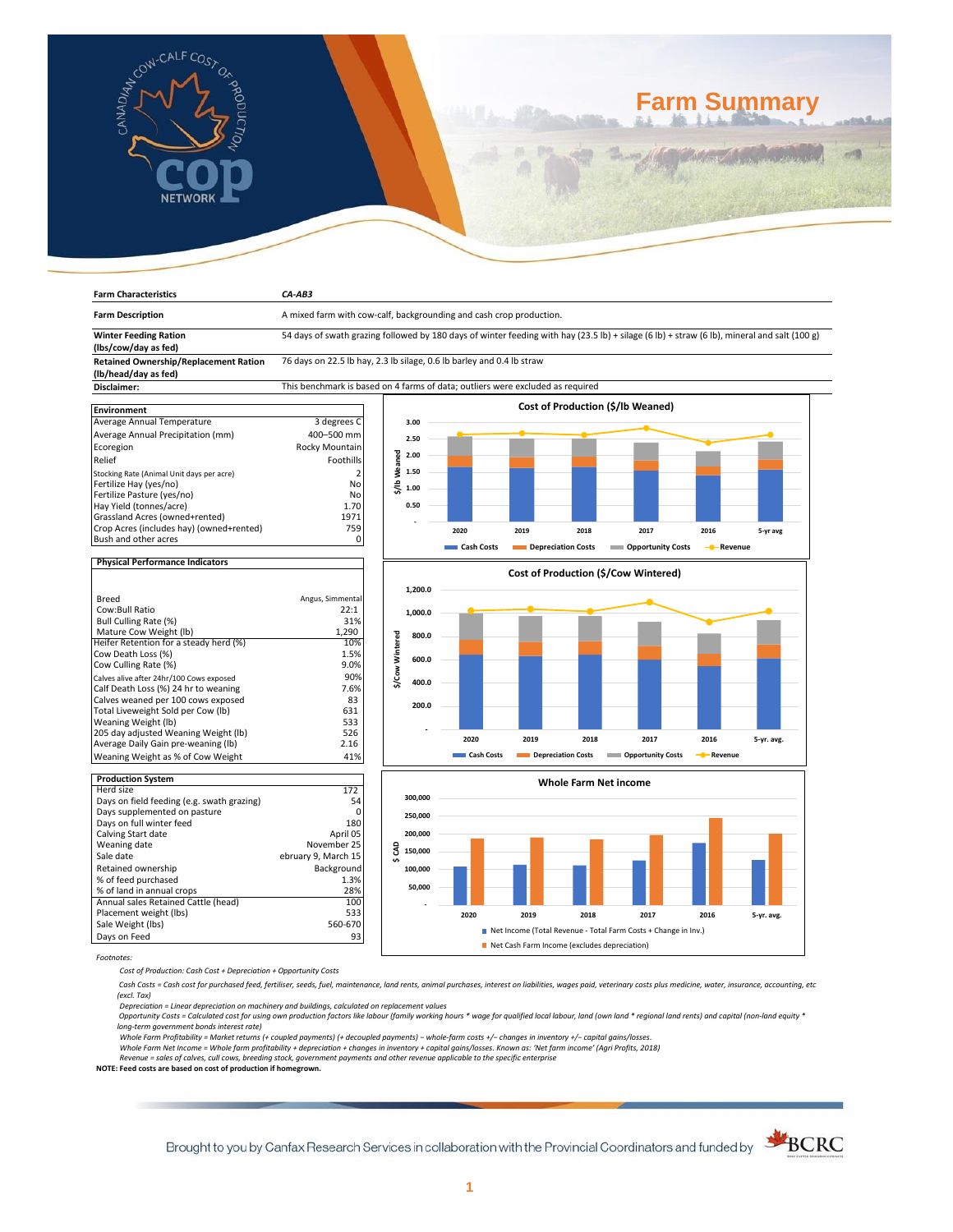## **Whole Farm Overview Page**

| Overview                                                                                                                                                        |            |                          |                                           |                          |                    |                    |                    |
|-----------------------------------------------------------------------------------------------------------------------------------------------------------------|------------|--------------------------|-------------------------------------------|--------------------------|--------------------|--------------------|--------------------|
| <b>Operation Maturity</b>                                                                                                                                       | Medium     |                          |                                           |                          |                    |                    |                    |
| Herd Size                                                                                                                                                       | 172        |                          | Beef Animals Sold from Retained Ownership |                          | 100                |                    |                    |
| Paid Labour (hours)                                                                                                                                             | 364        |                          |                                           |                          |                    |                    |                    |
| Unpaid Labour (hours)                                                                                                                                           | 1,293      |                          |                                           |                          |                    |                    |                    |
| Average wages - paid and unpaid (\$/hr)<br>Revenue                                                                                                              | 16.88      | 2020                     | 2019                                      | 2018                     | 2017               | 2016               | 5-yr. avg.         |
|                                                                                                                                                                 |            |                          |                                           |                          |                    |                    |                    |
| <b>Market Revenue</b>                                                                                                                                           | 5-yr avg   | 587,996                  | 595,295                                   | 579,823                  | 583,763            | 598,338            | 589,043<br>173.553 |
| Cow-Calf<br>Cash Crops                                                                                                                                          | 29%<br>44% | 174,128<br>267,314       | 176,503<br>273,432                        | 172,984<br>260,112       | 186,801<br>262,746 | 157,349<br>273,692 | 267,459            |
| <b>Retained Ownership</b>                                                                                                                                       | 24%        | 146,554                  | 145,360                                   | 146,727                  | 134,215            | 167,296            | 148,030            |
| <b>Government Payments</b>                                                                                                                                      | 0%         | 2,240                    | 2,240                                     | 2,240                    | 2,240              | 2,240              | 2,240              |
| Other Farm Revenue +                                                                                                                                            | 3%         | 16,676                   | 16,678                                    | 16,677                   | 16,683             | 16,686             | 16,680             |
| <b>Total Revenue</b>                                                                                                                                            | 100%       | 606,912                  | 614,213                                   | 598,740                  | 602,686            | 617,264            | 607,963            |
| Change in Inventory                                                                                                                                             |            | ä,                       | ä,                                        | ÷.                       | ä,                 |                    | $\blacksquare$     |
| <b>Expenses</b>                                                                                                                                                 |            | 2020                     | 2019                                      | 2018                     | 2017               | 2016               | 5-yr. avg.         |
| <b>Depreciation</b>                                                                                                                                             |            | 78,846                   | 76,770                                    | 73,432                   | 71,484             | 70,144             | 74,135             |
| Machinery                                                                                                                                                       |            | 45,089                   | 43,587                                    | 41,069                   | 39,774             | 38,961             | 41,696             |
| <b>Buildings</b>                                                                                                                                                |            | 33,757                   | 33,183                                    | 32,363                   | 31,710             | 31,183             | 32,439             |
|                                                                                                                                                                 |            |                          |                                           |                          |                    |                    |                    |
| <b>Overhead costs</b>                                                                                                                                           |            | 15,219                   | 15,068                                    | 14,659                   | 14,028             | 13,777             | 14,550             |
| Land improvement                                                                                                                                                |            |                          |                                           |                          |                    |                    |                    |
| <b>Machinery Maintenance</b>                                                                                                                                    |            | 935                      | 919                                       | 881                      | 859                | 837                | 886                |
| <b>Buildings Maintenance</b>                                                                                                                                    |            | 495                      | 502                                       | 492                      | 468                | 455                | 483                |
| Contract labour                                                                                                                                                 |            | 1,652                    | 1,603                                     | 1,533                    | 1,468              | 1,441              | 1,539              |
| Diesel, Gasoline, Natural Gas                                                                                                                                   |            | 956                      | 1,056                                     | 1,077                    | 958                | 858                | 981                |
| Electricity                                                                                                                                                     |            | 376                      | 368                                       | 338                      | 210                | 248                | 308                |
| Water                                                                                                                                                           |            | ÷                        | ÷,                                        |                          | ÷                  |                    |                    |
| Farm insurance                                                                                                                                                  |            | 991                      | 962                                       | 920                      | 880                | 864                | 923                |
| Disability and accident insurance                                                                                                                               |            |                          | ٠                                         |                          | ÷                  |                    |                    |
| Farm taxes and duties                                                                                                                                           |            | 802                      | 778                                       | 744                      | 712                | 699                | 747                |
| Advisor costs                                                                                                                                                   |            | 2,412                    | 2,340                                     | 2,238                    | 2,142              | 2,103              | 2,247              |
|                                                                                                                                                                 |            |                          |                                           |                          |                    |                    |                    |
| Accountant & legal fees                                                                                                                                         |            | 1,381                    | 1,339                                     | 1,281                    | 1,226              | 1,204              | 1,286              |
| Phone & utilities                                                                                                                                               |            | 2,377                    | 2,360                                     | 2,315                    | 2,263              | 2,228              | 2,309              |
| Other overhead costs                                                                                                                                            |            | 2,842                    | 2,842                                     | 2,842                    | 2,842              | 2,842              | 2,842              |
| Wages, rent and interest payments                                                                                                                               |            | 90,647                   | 92,986                                    | 88,229                   | 81,735             | 75,872             | 85,894             |
| Paid Labour                                                                                                                                                     |            | 14,116                   | 13,695                                    | 13,097                   | 12,539             | 12,306             | 13,151             |
| <b>Unpaid Labour</b>                                                                                                                                            |            | 11,841                   | 11,860                                    | 11,925                   | 12,793             | 10,520             | 11,788             |
| Total land rents                                                                                                                                                |            | 38,300                   | 37,056                                    | 36,394                   | 35,010             | 30,475             | 35,447             |
| Total Interest on debt                                                                                                                                          |            | 38,231                   | 42,235                                    | 38,738                   | 34,186             | 33,090             | 37,296             |
|                                                                                                                                                                 |            |                          |                                           |                          |                    |                    |                    |
| Cow-Calf                                                                                                                                                        |            | 34,325                   | 32,779                                    | 36,507                   | 30,396             | 28,654             | 32,532             |
| Animal purchases                                                                                                                                                |            | 12,563                   | 12,563                                    | 12,563                   | 12,563             | 12,563             | 12,563             |
| Purchased feed                                                                                                                                                  |            | 4,532                    | 3,273                                     | 7,824                    | 2,482              | 1,008              | 3,824              |
| Other fixed and var. costs *                                                                                                                                    |            | 17,230                   | 16,944                                    | 16,121                   | 15,351             | 15,084             | 16,146             |
| <b>Retained Ownership</b>                                                                                                                                       |            | 118,508                  | 119,633                                   | 116,644                  | 124,083            | 99,413             | 115,656            |
| Animal purchases                                                                                                                                                |            | 110,072                  | 111,391                                   | 107,817                  | 116,951            | 92,399             | 107,726            |
| Purchased feed                                                                                                                                                  |            | 259                      | 5                                         | 1,038                    | ÷,                 | ÷,                 | 260                |
| Other fixed and var. costs *                                                                                                                                    |            | 8,177                    | 8,238                                     | 7,789                    | 7,132              | 7,014              | 7,670              |
|                                                                                                                                                                 |            |                          |                                           |                          |                    |                    |                    |
| Crop and forage<br>Seed                                                                                                                                         |            | 160,798<br>36,774        | 163,539                                   | 157.567                  | 155,225<br>36,173  | 154,418<br>34,569  | 158,309<br>36,602  |
| Fertilizer                                                                                                                                                      |            | 64.850                   | 39,136<br>67,099                          | 36,355<br>65,416         | 64,706             | 66,336             | 65,681             |
| Herbicide                                                                                                                                                       |            | 28,078                   | 26,814                                    | 26,290                   | 25,817             | 25,471             | 26,494             |
| Fungicide & Insecticide                                                                                                                                         |            | $\overline{\phantom{a}}$ | $\overline{\phantom{a}}$                  | $\overline{\phantom{a}}$ | ٠                  | $\sim$             | ٠                  |
| Irrigation                                                                                                                                                      |            |                          |                                           |                          |                    |                    |                    |
| Contract labour                                                                                                                                                 |            | 16,834                   | 16,332                                    | 15,619                   | 14,954             | 14,676             | 15,683             |
| Fuel costs (crop & forage)                                                                                                                                      |            |                          |                                           |                          |                    |                    |                    |
| Other crop and forage                                                                                                                                           |            | 14,261                   | 14,157                                    | 13,887                   | 13,574             | 13,366             | 13,849             |
| <b>Total Farm Costs (excludes unpaid labour)</b>                                                                                                                |            | 498,342                  | 500,774                                   | 487,037                  | 476,951            | 442,278            | 481,077            |
| Cash Costs (Total Farm Costs - Depreciation)                                                                                                                    |            | 419,496                  | 424,005                                   | 413,605                  | 405,468            | 372,134            | 406,941            |
| Depreciation & Opportunity Costs (including unpaid labour)                                                                                                      |            | 90,688                   | 88,629                                    | 85,357                   | 84,276             | 80,664             | 85,923             |
| Total Economic Costs (cash, depr, opportunity)                                                                                                                  |            | 510,184                  | 512,634                                   | 498,962                  | 489,744            | 452,798            | 492,864            |
| <b>Profits</b>                                                                                                                                                  |            | 2020                     | 2019                                      | 2018                     | 2017               | 2016               | 5-yr. avg.         |
| Net Income (Total Revenue - Total Farm Costs + Change in Inv.)                                                                                                  |            | 108,570                  | 113,438                                   | 111,703                  | 125,734            | 174,986            | 126,886            |
| Net Cash Farm Income (excludes depreciation)                                                                                                                    |            | 187,413                  | 190,203                                   | 185,131                  | 197,209            | 245,117            | 201,015            |
| + Other Farm Revenue includes: Other enterprises, capital gains and losses as well as calculated interest on savings based on the models previous year profits. |            |                          |                                           |                          |                    |                    |                    |

\*Other fixed and var. costs includes: veterinary, medicine, maintenance and spare parts, and other/miscellaneous



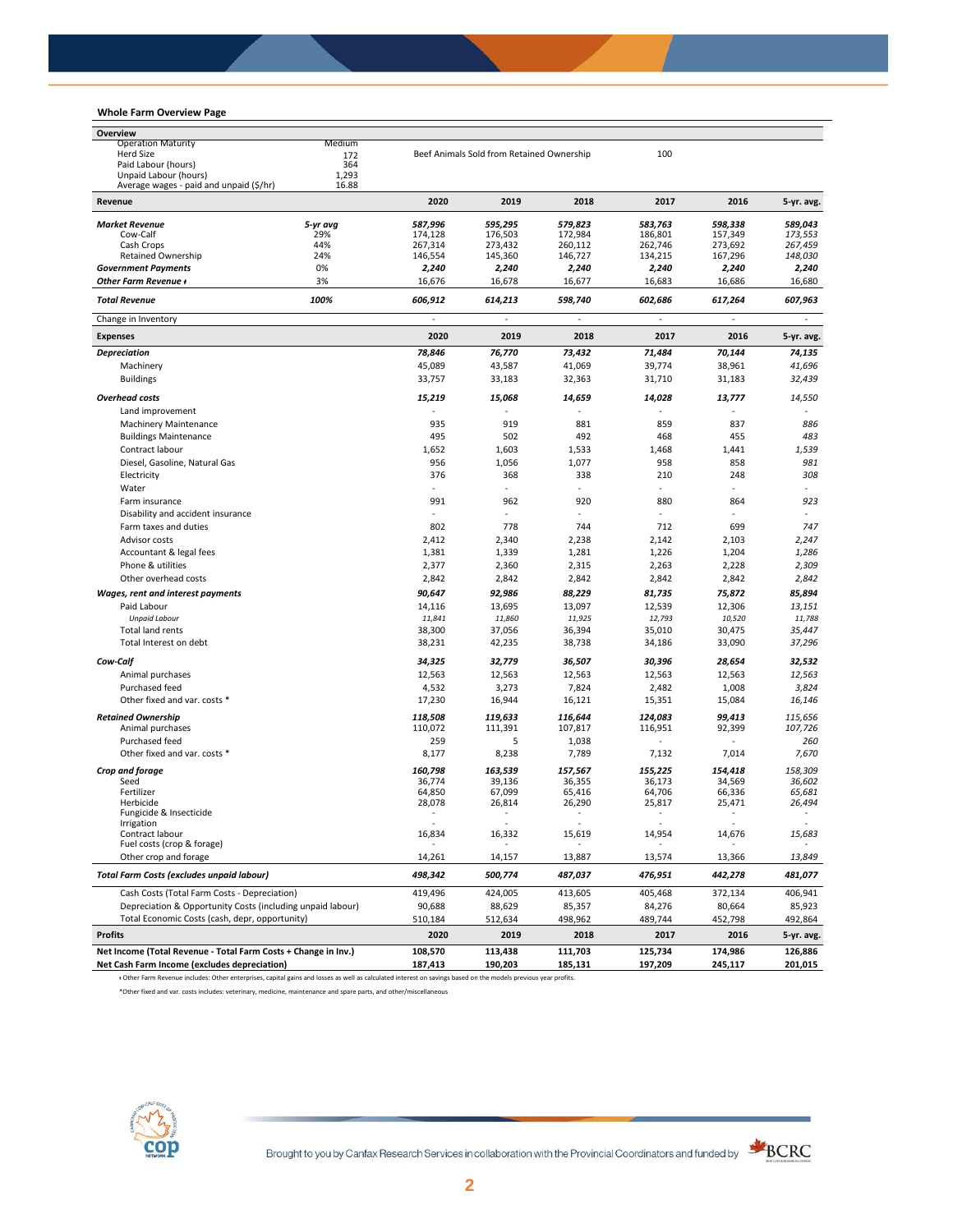| Cow-Calf Enterprise (\$/Cow Wintered)                    | 2020                     | 2019  | 2018                     | 2017      | 2016     | 5 yr. avg. |
|----------------------------------------------------------|--------------------------|-------|--------------------------|-----------|----------|------------|
| Cows Wintered *                                          | 172                      | 172   | 172                      | 172       | 172      | 172        |
| Average male and female calf price (\$/head)             | 1,104                    | 1,117 | 1,081                    | 1,172     | 927      | 1,080      |
| <b>REVENUE</b>                                           | $\overline{a}$           | L.    | $\mathcal{L}$            | L.        | $\omega$ |            |
| Cow Calf                                                 | 1,022                    | 1,035 | 1,015                    | 1,095     | 924      | 1,018      |
| Cull animals and slaughter receipts                      | 125                      | 128   | 130                      | 144       | 146      | 135        |
| Breeding livestock receipts                              | 83                       | 83    | 87                       | 88        | 93       | 87         |
| Calf Sales and transfer to retained ownership enterprise | 805                      | 815   | 789                      | 854       | 675      | 788        |
| Government payments                                      | 9.2                      | 9.2   | 9.2                      | 9.2       | 9.2      | 9.2        |
| Other returns                                            | ÷                        | ٠     | $\overline{\phantom{a}}$ | ÷         | ÷,       | $\sim$     |
| <b>Total Cow-Calf Revenue</b>                            | 1,022                    | 1,035 | 1,015                    | 1,095     | 924      | 1,018      |
| <b>VARIABLE COSTS</b>                                    | ÷.                       | ÷.    | ä,                       | ä,        | ä,       | $\omega$   |
| Animal purchases                                         | 73.0                     | 73.0  | 73.0                     | 73.0      | 73.0     | 73         |
| Feed (purchase feed, fertiliser, seed, pesticides)       | 219.4                    | 217.2 | 236.2                    | 205.6     | 188.3    | 213        |
| Machinery (maintenance, depreciation, contractor)        | 113.7                    | 110.1 | 104.5                    | 105.6     | 91.6     | 105        |
| Fuel, energy, lubricants, water                          | 23.9                     | 23.7  | 21.5                     | 20.1      | 19.8     | 22         |
| Vet & medicine                                           | 37.0                     | 35.9  | 34.3                     | 32.8      | 32.2     | 34         |
| Other inputs cow calf enterprise                         | 46.7                     | 46.7  | 45.7                     | 44.9      | 41.2     | 45         |
| Labour                                                   |                          |       |                          |           |          |            |
| Paid Labour                                              | 23.6                     | 23.0  | 22.1                     | 22.7      | 18.3     | 22         |
| Unpaid Labour                                            | 53.6                     | 52.1  | 50.1                     | 51.4      | 41.5     | 50         |
| <b>Total Variable Costs</b>                              | 591.0                    | 581.6 | 587.5                    | 556.3     | 505.9    | 564        |
| <b>CAPITAL COSTS</b>                                     |                          |       |                          |           |          |            |
| Insurance, taxes                                         | 14.7                     | 14.3  | 13.7                     | 13.2      | 12.7     | 14         |
| Buildings (maintenance, depreciation)                    | 41.8                     | 41.1  | 40.2                     | 40.1      | 37.5     | 40         |
| Land Cost                                                | $\overline{\phantom{a}}$ | ÷,    |                          |           |          |            |
| <b>Rented Land</b>                                       | 151.6                    | 146.7 | 144.1                    | 138.9     | 120.2    | 140        |
| Own Land                                                 | 157.0                    | 150.4 | 146.9                    | 139.9     | 124.3    | 144        |
| <b>Capital Costs</b>                                     | ä,                       | ä,    | L.                       | $\bar{z}$ | $\sim$   |            |
| Liabilities                                              | 24.6                     | 23.7  | 25.1                     | 22.6      | 15.3     | 22         |
| Own capital                                              | 17.2                     | 16.3  | 17.3                     | 15.4      | 10.1     | 15         |
| <b>Total Capital Costs</b>                               | 406.9                    | 392.6 | 387.2                    | 370.1     | 320.1    | 375        |
| <b>COSTS</b>                                             |                          |       |                          |           |          |            |
| Cash Costs                                               | 643.6                    | 632.3 | 642.8                    | 600.8     | 545.2    | 613        |
| <b>Depreciation Costs</b>                                | 126.5                    | 123.0 | 117.6                    | 119.0     | 104.9    | 118        |
| <b>Opportunity Costs</b>                                 | 227.8                    | 218.9 | 214.3                    | 206.7     | 175.9    | 209        |
| <b>Total Production Costs</b>                            | 997.9                    | 974.2 | 974.7                    | 926.4     | 826.0    | 940        |
| <b>Profits</b>                                           | 2020                     | 2019  | 2018                     | 2017      | 2016     | 5-yr. avg. |
| Short-term profit (cash costs)                           | 377.9                    | 403.1 | 372.1                    | 494.5     | 378.8    | 405        |
| Medium-term profit (cash + depreciation)                 | 251.5                    | 280.0 | 254.5                    | 375.5     | 274.0    | 287        |
| Long-term profit (cash + depreciation + opportunity)     | 23.7                     | 61.2  | 40.2                     | 168.8     | 98.0     | 78         |
|                                                          |                          |       |                          |           |          |            |

\*Model Maintains a stable herd size

Costs and revenue are reported for a calendar (e.g. January to December). It reflects revenue and expenses that a producer experiences over that period. Producers who want a cash flow analysis typically use a calendar or agricultural year. This method is often preferred by lenders when getting evaluated for a line of credit or a loan. The model maintains a stable herd, retention rates were adjusted to ensure that

C<mark>ash Costs</mark><br>Cash costs are the outlays over the course of the year, including machine repairs, paid labour, costs of feed production, and purchased feed. CDN COP Network bases cash costs on actual costs of production. Agr market value for some cash costs, including feed.

The cost of producing the feed on-farm and the purchased feed costs as used in that year to reflect the experience and situation of producers. Production inputs, land and any purchased feeds utilized that year are included model. Below are the included costs for feed production:

#### moder.outwhat was made used to receip would continuour.<br>**Feed:** Calculated as feed cost (purchase feed + fertilizer, seed and pesticides for own feed production) + machinery cost (machinery maintenance + depreciation + con rents paid + opportunity cost own land)

**Land:** separated into owned and rented land, includes both crop and pastureland. Land costs = Rents paid + calculated land rents for own land (opportunity cost).

By using the cost of land, the advantage that mature operations have is clearly shown as their cost structure is lower when l and has been fully paid off.

### **Allocation**

Generic allocation uses percent revenues from each commodity to cover overheads and utilizes accounting data for the overhead costs. This takes the approach that overheads and fixed costs will be covered by something grown commodities grown. It should be recognized that as commodity prices fluctuate and revenues to each enterprise fluctuate, the shifting shares will change the cost structure for each enterprise from year to year.

## **Depreciation**

Depreciation on buildings and machinery is a non-cash cost that reveals the ability of the farm to continue operating if an asset needs replacement. Differences in depreciation costs between AgriProfit\$ and the CDN COP Network primarily comes from the use of specific (AgriP rofit\$) versus generic (CDN COP Network) allocation. Where generic allocation results in machine

## **Opportunity Costs**

Provincing COSS are the non-cash costs that reveal the opportunity of using different resources. These costs can include Unpaid labour, renting out land, the opportunity of selling or buying feed production, and return to capital.

required.<br>Land: The Opportunity costs of land are the rents for new contracts if the farm rents out owned land. It reflects the future cost of renting land. If the producers' profits of utilizing the land outweigh the prof utilizing owned land for production should be preferred and vice-versa.<br>**Labour:** The opportunity costs of labour are the calculated wage for family labour, either off-farm salary or farm manager salary. It is important to

same type of labour.

**Capita**l: The opportunity cost of capital is the interest rate for long-term government bonds multiplied by the equity without land (values of machines, buildings, livestock, circulating capital, less total loans). If the

#### **Unit Reported**

Often cow-calf COP is expressed as dollars per cow wintered (\$/cow wintered) which adjusts the calf price per head for the number of calves sold per 100 cows. When evaluating overall cost structure to identify areas for<br>im

however..export of the structure with the structure of the break-even cost. allowing them to compare with posted market prices for their calves' average weight category. This break-even price will depend on the percentage weaned that year from the cow herd. The higher percent weaned, the lower per pound the break -even price will be.



Brought to you by Canfax Research Services in collaboration with the Provincial Coordinators and funded by

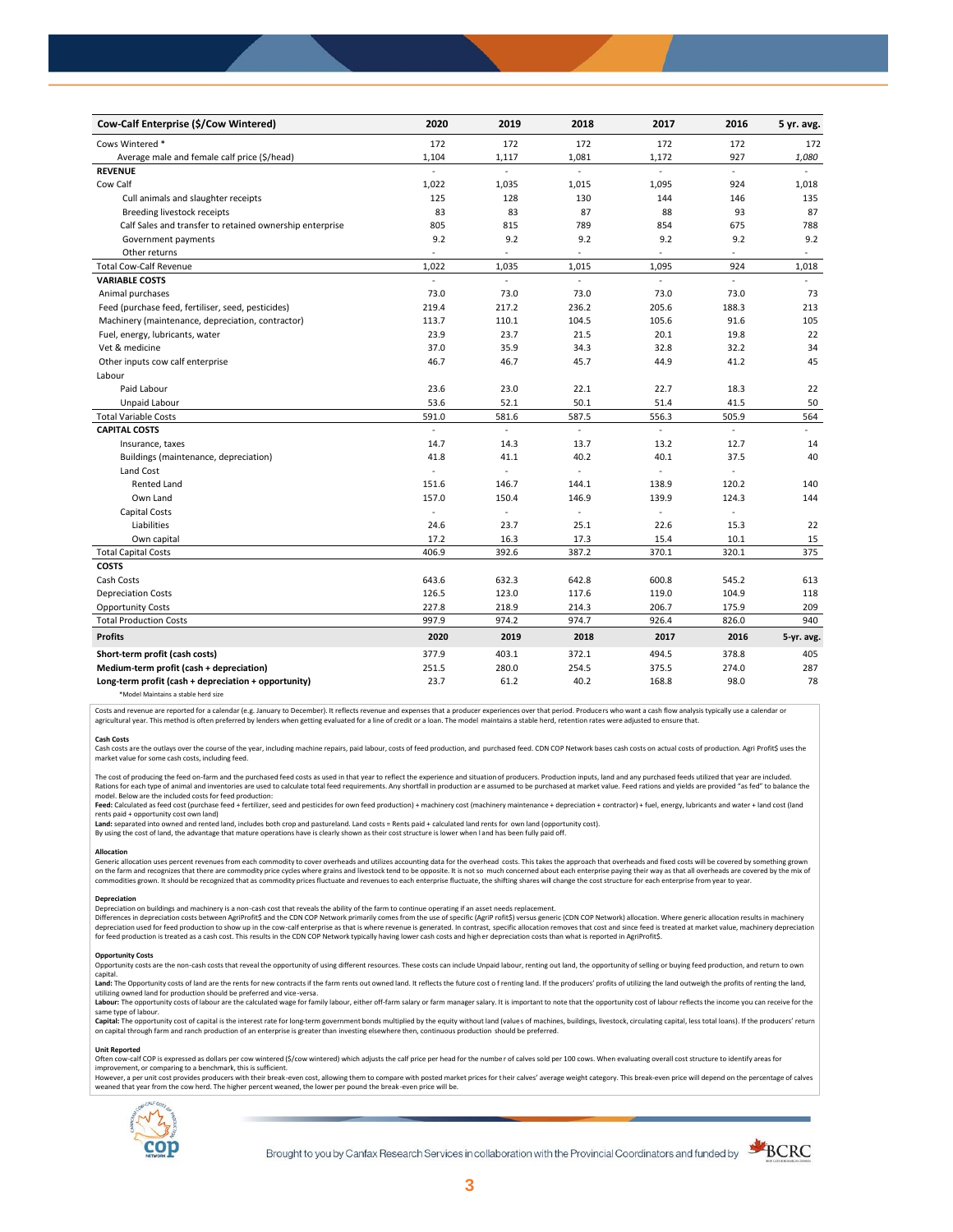| Cow-Calf Enterprise (\$/lb Weaned)                       | 2020                     | 2019                     | 2018                | 2017                     | 2016                     | 5 yr. avg.               |
|----------------------------------------------------------|--------------------------|--------------------------|---------------------|--------------------------|--------------------------|--------------------------|
| <b>Pounds Weaned</b>                                     | 66,570                   | 66,570                   | 66,570              | 66,570                   | 66,570                   | 66,570                   |
| Average male and female weaning weight (lbs)             | 533                      | 533                      | 533                 | 533                      | 533                      |                          |
| Average male and female calf price at weaning (\$/lb)    | 2.07                     | 2.09                     | 2.03                | 2.20                     | 1.74                     | 2.03                     |
| <b>REVENUE</b>                                           | ä,                       | L,                       | ä,                  | ä,                       | ä,                       |                          |
| Cow Calf Operation                                       | 2.64                     | 2.68                     | 2.62                | 2.83                     | 2.39                     | 2.63                     |
| Cull animals and slaughter receipts                      | 0.32                     | 0.33                     | 0.33                | 0.37                     | 0.38                     | 0.35                     |
| Breeding livestock receipts                              | 0.22                     | 0.21                     | 0.23                | 0.23                     | 0.24                     | 0.22                     |
| Calf Sales and transfer to retained ownership enterprise | 2.08                     | 2.11                     | 2.04                | 2.21                     | 1.74                     | 2.03                     |
| Government payments                                      | 0.02                     | 0.02                     | 0.02                | 0.02                     | 0.02                     | 0.02                     |
| Other returns                                            | $\sim$                   | $\sim$                   | $\sim$              | $\overline{\phantom{a}}$ | $\sim$                   | $\overline{\phantom{a}}$ |
| <b>Total Cow-Calf Revenue</b>                            | 2.64                     | 2.68                     | 2.62                | 2.83                     | 2.39                     | 2.63                     |
| <b>VARIABLE COSTS</b>                                    | $\overline{\phantom{a}}$ | $\overline{\phantom{a}}$ | $\omega$            | L.                       | $\sim$                   |                          |
| Animal purchases                                         | 0.19                     | 0.19                     | 0.19                | 0.19                     | 0.19                     | 0.19                     |
| Feed (purchase feed, fertiliser, seed, pesticides)       | 0.57                     | 0.56                     | 0.61                | 0.53                     | 0.49                     | 0.55                     |
| Machinery (maintenance, depreciation, contractor)        | 0.29                     | 0.28                     | 0.27                | 0.27                     | 0.24                     | 0.27                     |
| Fuel, energy, lubricants, water                          | 0.06                     | 0.06                     | 0.06                | 0.05                     | 0.05                     | 0.06                     |
| Vet & medicine                                           | 0.10                     | 0.09                     | 0.09                | 0.08                     | 0.08                     | 0.09                     |
| Other inputs cow calf enterprise                         | 0.12                     | 0.12                     | 0.12                | 0.12                     | 0.11                     | 0.12                     |
| Labour                                                   |                          |                          |                     |                          |                          |                          |
| Paid Labour                                              | 0.06                     | 0.06                     | 0.06                | 0.06                     | 0.05                     | 0.06                     |
| Unpaid Labour                                            | 0.14                     | 0.13                     | 0.13                | 0.13                     | 0.11                     | 0.13                     |
| <b>Total Variable Costs</b>                              | 1.5                      | 1.5                      | 1.5                 | 1.4                      | 1.3                      | 1.5                      |
| <b>CAPITAL COSTS</b>                                     | ä,                       | L.                       | $\bar{\phantom{a}}$ | ä,                       | $\overline{\phantom{a}}$ |                          |
| Insurance, taxes                                         | 0.04                     | 0.04                     | 0.04                | 0.03                     | 0.03                     | 0.04                     |
| Buildings (maintenance, depreciation)                    | 0.11                     | 0.11                     | 0.10                | 0.10                     | 0.10                     | 0.10                     |
| Land Cost                                                |                          |                          |                     |                          |                          |                          |
| <b>Rented Land</b>                                       | 0.39                     | 0.38                     | 0.37                | 0.36                     | 0.31                     | 0.36                     |
| Owned Land                                               | 0.41                     | 0.39                     | 0.38                | 0.36                     | 0.32                     | 0.37                     |
| <b>Capital Costs</b>                                     |                          |                          |                     |                          |                          |                          |
| Liabilities                                              | 0.06                     | 0.06                     | 0.06                | 0.06                     | 0.04                     | 0.06                     |
| Own capital                                              | 0.04                     | 0.04                     | 0.04                | 0.04                     | 0.03                     | 0.04                     |
| <b>Total Capital Costs</b>                               | 1.1                      | 1.0                      | 1.0                 | 1.0                      | 0.8                      | $1.0\,$                  |
| <b>COSTS</b>                                             |                          |                          |                     |                          |                          |                          |
| Cash Costs                                               | 1.66                     | 1.63                     | 1.66                | 1.55                     | 1.41                     | 1.58                     |
| <b>Depreciation Costs</b>                                | 0.33                     | 0.32                     | 0.30                | 0.31                     | 0.27                     | 0.31                     |
| <b>Opportunity Costs</b>                                 | 0.59                     | 0.57                     | 0.55                | 0.53                     | 0.45                     | 0.54                     |
| <b>Total Production Costs</b>                            | 2.58                     | 2.52                     | 2.52                | 2.39                     | 2.13                     | 2.43                     |
| <b>Profits</b>                                           | 2020                     | 2019                     | 2018                | 2017                     | 2016                     | 5-yr. avg.               |
| Short-term profit (cash costs)                           | 0.98                     | 1.04                     | 0.96                | 1.28                     | 0.98                     | 1.05                     |
| Medium-term profit (cash + depreciation)                 | 0.65                     | 0.72                     | 0.66                | 0.97                     | 0.71                     | 0.74                     |
| Long-term profit (cash + depreciation + opportunity)     | 0.06                     | 0.16                     | 0.10                | 0.44                     | 0.25                     | 0.20                     |

Costs and revenue are reported for a calendar (e.g. January to December). It reflects revenue and expenses that a producer experiences over that period. Producers who want a cash flow analysis typically use a calendar or<br>a

cash costs are the outlays over the course of the year, including machine repairs, paid labour, costs of feed production, and purchased feed. CDN COP Network bases cash costs on actual costs of production. Agri Profit\$ use

market value for some cash costs, including feed.

The cost of producing the feed on-farm and the purchased feed costs as used in that year to reflect the experience and situation of producers. Production inputs, land and any purchased feeds utilized that year are included model. Below are the included costs for feed production:

Feed: Calculated as feed cost (purchase feed + fertilizer, seed and pesticides for own feed production) + machinery cost (machinery maintenance + depreciation + contractor) + fuel, energy, lubricants and water + land cost

Land: separated into owned and rented land, includes both crop and pastureland. Land costs = Rents paid + calculated land rents for own land (opportunity cost).

By using the cost of land, the advantage that mature operations have is clearly shown as their cost structure is lower when l and has been fully paid off. **Allocation**

Generic allocation uses percent revenues from each commodity to cover overheads and utilizes accounting data for the overhead costs. This takes the approach that overheads and fixed costs will be covered by something grown on the farm and recognizes that there are commodity price cycles where grains and livestock tend to be opposite. It is not so much concerned about each enterprise paying their way as that all overheads are covered by the m **Depreciation**

Depreciation on buildings and machinery is a non-cash cost that reveals the ability of the farm to continue operating if an asset needs replacement.

Differences in depreciation costs between AgriProfit\$ and the CDN COP Network primarily comes from the use of specific (AgriP rofit\$) versus generic (CDN COP Network) allocation. Where generic allocation results in machine

## **Opportunity Costs**

Opportunity costs are the non-cash costs that reveal the opportunity of using different resources. These costs can include Unpaid labour, renting out land, the opportunity of selling or buying feed production, and return t Land: The Opportunity costs of land are the rents for new contracts if the farm rents out owned land. It reflects the future cost of renting land. If the producers' profits of utilizing the land outweigh the profits of ren

utilizing owned land for production should be preferred and vice-versa.<br>**Labour:** The opportunity costs of labour are the calculated wage for family labour, either off-farm salary or farm manager salary. It is important to same type of labour.

Capital: The opportunity cost of capital is the interest rate for long-term government bonds multiplied by the equity without land (values of machines, buildings, livestock, circulating capital, less total loans). If the p on capital through farm and ranch production of an enterprise is greater than investing elsewhere then, continuous production should be preferred. **Unit Reported**

Often cow-calf COP is expressed as dollars per cow wintered (\$/cow wintered) which adjusts the calf price per head for the numbe r of calves sold per 100 cows. When evaluating overall cost structure to identify areas for

improvement, or comparing to a benchmark, this is sufficient.<br>However, a per unit cost provides producers with their break-even cost, allowing them to compare with posted market prices for their calves' average weight cate weaned that year from the cow herd. The higher percent weaned, the lower per pound the break -even price will be.



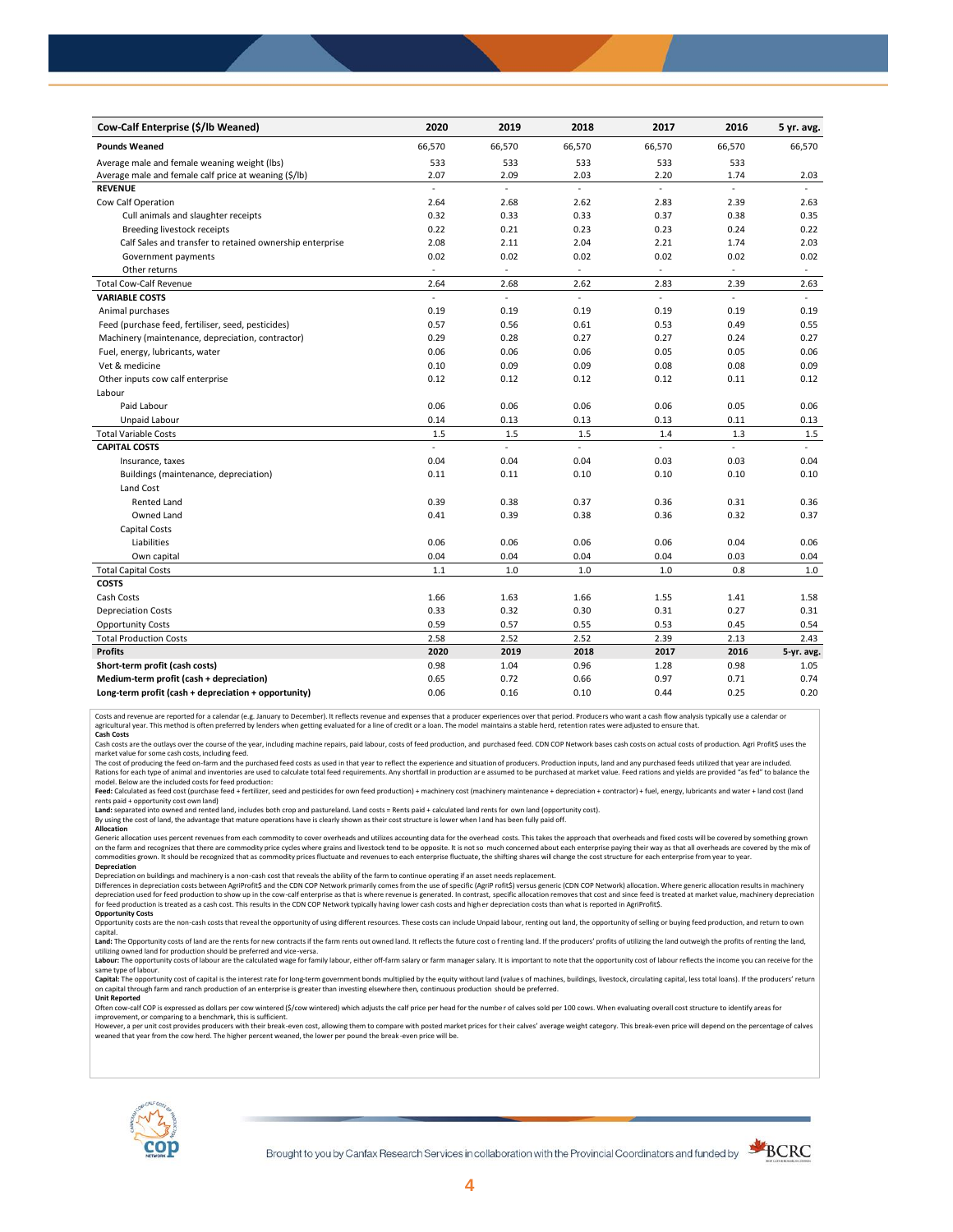| 100<br>100<br>100<br>100<br>100<br>100<br>No. of beef cattle sold per year<br>Note: breeding stock sales are in the cow-calf enterprise<br>Placement weight (lbs)<br>533<br>560-670<br>Sale Weight (lbs)<br>93<br>Days on Feed<br>Average Daily Gain (Ibs/day)<br>1.88<br>2020<br>2017<br>REVENUE (\$/head Sold)<br>2019<br>2018<br>2016<br>5-yr. avg.<br>1,465.54<br>1,480.30<br>Market Returns from Retained Ownership<br>1,453.60<br>1,467.27<br>1,342.15<br>1,672.96<br>Other Returns (Government payments, by-products)<br>1,465.54<br>1,453.60<br>1,467.27<br>1,342.15<br>1,672.96<br>1,480.30<br><b>Total Revenue</b><br>Costs (\$/head Sold)<br>2020<br>2019<br>2018<br>2017<br>2016<br>5-yr. avg.<br><b>VARIABLE COSTS</b><br>1,100.72<br>1,113.91<br>1,078.17<br>1,169.51<br>923.99<br>1,077.26<br>Animal purchases<br>Feed (purchase feed, fertiliser, seed, pesticides)<br>79.66<br>77.31<br>87.08<br>70.64<br>81.41<br>79.22<br>148.07<br>141.82<br>137.26<br>124.21<br>139.74<br>138.22<br>Machinery (maintenance, depreciation, contractor)<br>35.91<br>35.65<br>32.39<br>28.32<br>29.41<br>32.34<br>Fuel, energy, lubricants, water<br>Vet & medicine<br>6.69<br>6.36<br>5.98<br>6.40<br>6.86<br>6.09<br>Other inputs<br>64.07<br>64.52<br>63.96<br>58.45<br>60.54<br>62.31<br>Labour<br>Paid Labour<br>34.21<br>32.53<br>32.22<br>28.03<br>33.48<br>32.09<br>Unpaid Labour<br>77.60<br>73.78<br>73.07<br>75.93<br>72.79<br>63.57<br>1,547.10<br>1,546.20<br>1,510.50<br>1,548.84<br>1,350.48<br>1,500.62<br><b>Total Variable Costs</b><br><b>CAPITAL COSTS</b><br>Insurance, taxes<br>2.71<br>2.58<br>2.55<br>2.23<br>2.63<br>2.54<br>60.30<br>58.99<br>58.08<br>55.46<br>57.55<br>58.08<br>Buildings (maintenance, depreciation)<br><b>Land Cost</b><br>14.55<br>13.95<br>13.92<br>12.84<br>12.21<br>13.49<br>Rented Land<br>Owned Land<br>15.07<br>14.19<br>12.93<br>12.63<br>13.83<br>14.31<br><b>Capital Costs</b><br>25.22<br>28.88<br>Liabilities<br>28.08<br>31.15<br>34.03<br>25.93<br>Own capital<br>20.14<br>22.67<br>24.70<br>18.56<br>17.95<br>20.80<br>140.86<br>143.65<br>147.46<br>127.95<br>128.18<br>137.62<br><b>Total Capital Costs</b><br><b>TOTAL COSTS</b><br>Cash Costs<br>1,389.98<br>1,401.10<br>1,373.11<br>1,422.06<br>1,197.71<br>1,356.79<br>172.89<br>174.03<br><b>Depreciation Costs</b><br>185.16<br>177.98<br>159.66<br>174.45<br><b>Opportunity Costs</b><br>112.81<br>110.76<br>111.96<br>95.07<br>106.50<br>107.42<br>Total Production Costs (excludes own capital)<br>1,687.95<br>1,689.84<br>1,657.97<br>1,676.79<br>1,478.66<br>1,638.24<br><b>Profits</b><br>2020<br>2019<br>2018<br>2017<br>2016<br>5-yr. avg.<br>4.91<br>2.19<br>9.44<br>Margin over operating costs<br>4.61<br>4.27<br>5.09<br>76.93<br>95.54<br>476.63<br>Short-term profit (cash costs)<br>53.87<br>(78.53)<br>124.89<br>Medium-term profit (cash + depreciation)<br>302.18<br>(108.23)<br>(124.11)<br>(77.36)<br>(238.19)<br>(49.14)<br>Long-term profit (cash + depreciation + opportunity)<br>(221.04)<br>(234.87)<br>(189.32)<br>(333.26)<br>195.68<br>(156.56)<br>Net Income (\$/head sold)<br>2020<br>2019<br>2018<br>2017<br>2016<br>5-yr. avg.<br>(109.23)<br>Net Income<br>(163.04)<br>(193.28)<br>(138.61)<br>(288.65)<br>237.42<br>22.10<br>(15.30)<br>34.28<br>(129.01)<br>411.84<br>64.78<br>Net Cash Farm Income<br>Labour<br>166<br>168<br>186<br>167<br>Paid Labour<br>163<br>153<br>hours per year<br>595<br>Unpaid Labour<br>590<br>579<br>599<br>545<br>663<br>hours per year<br>(14)<br>(17)<br>(35)<br>(8)<br>Return to labour input<br>(11)<br>36<br>\$/hour<br>15<br>14<br>13<br>14<br>Average wages (paid and calculated)<br>\$/hour<br>14<br>13 | <b>RETAINED OWNERSHIP</b> | 2020 | 2019 | 2018 | 2017 | 2016 | 5-yr. avg. |
|---------------------------------------------------------------------------------------------------------------------------------------------------------------------------------------------------------------------------------------------------------------------------------------------------------------------------------------------------------------------------------------------------------------------------------------------------------------------------------------------------------------------------------------------------------------------------------------------------------------------------------------------------------------------------------------------------------------------------------------------------------------------------------------------------------------------------------------------------------------------------------------------------------------------------------------------------------------------------------------------------------------------------------------------------------------------------------------------------------------------------------------------------------------------------------------------------------------------------------------------------------------------------------------------------------------------------------------------------------------------------------------------------------------------------------------------------------------------------------------------------------------------------------------------------------------------------------------------------------------------------------------------------------------------------------------------------------------------------------------------------------------------------------------------------------------------------------------------------------------------------------------------------------------------------------------------------------------------------------------------------------------------------------------------------------------------------------------------------------------------------------------------------------------------------------------------------------------------------------------------------------------------------------------------------------------------------------------------------------------------------------------------------------------------------------------------------------------------------------------------------------------------------------------------------------------------------------------------------------------------------------------------------------------------------------------------------------------------------------------------------------------------------------------------------------------------------------------------------------------------------------------------------------------------------------------------------------------------------------------------------------------------------------------------------------------------------------------------------------------------------------------------------------------------------------------------------------------------------------------------------------------------------------------------------------------------------------------------------------------------------------------------------------------------------------------------------------------------------------------------------------------------------------------------------------------------------------------------------------------------------------------------------------------------------------------------------------|---------------------------|------|------|------|------|------|------------|
|                                                                                                                                                                                                                                                                                                                                                                                                                                                                                                                                                                                                                                                                                                                                                                                                                                                                                                                                                                                                                                                                                                                                                                                                                                                                                                                                                                                                                                                                                                                                                                                                                                                                                                                                                                                                                                                                                                                                                                                                                                                                                                                                                                                                                                                                                                                                                                                                                                                                                                                                                                                                                                                                                                                                                                                                                                                                                                                                                                                                                                                                                                                                                                                                                                                                                                                                                                                                                                                                                                                                                                                                                                                                                                         |                           |      |      |      |      |      |            |
|                                                                                                                                                                                                                                                                                                                                                                                                                                                                                                                                                                                                                                                                                                                                                                                                                                                                                                                                                                                                                                                                                                                                                                                                                                                                                                                                                                                                                                                                                                                                                                                                                                                                                                                                                                                                                                                                                                                                                                                                                                                                                                                                                                                                                                                                                                                                                                                                                                                                                                                                                                                                                                                                                                                                                                                                                                                                                                                                                                                                                                                                                                                                                                                                                                                                                                                                                                                                                                                                                                                                                                                                                                                                                                         |                           |      |      |      |      |      |            |
|                                                                                                                                                                                                                                                                                                                                                                                                                                                                                                                                                                                                                                                                                                                                                                                                                                                                                                                                                                                                                                                                                                                                                                                                                                                                                                                                                                                                                                                                                                                                                                                                                                                                                                                                                                                                                                                                                                                                                                                                                                                                                                                                                                                                                                                                                                                                                                                                                                                                                                                                                                                                                                                                                                                                                                                                                                                                                                                                                                                                                                                                                                                                                                                                                                                                                                                                                                                                                                                                                                                                                                                                                                                                                                         |                           |      |      |      |      |      |            |
|                                                                                                                                                                                                                                                                                                                                                                                                                                                                                                                                                                                                                                                                                                                                                                                                                                                                                                                                                                                                                                                                                                                                                                                                                                                                                                                                                                                                                                                                                                                                                                                                                                                                                                                                                                                                                                                                                                                                                                                                                                                                                                                                                                                                                                                                                                                                                                                                                                                                                                                                                                                                                                                                                                                                                                                                                                                                                                                                                                                                                                                                                                                                                                                                                                                                                                                                                                                                                                                                                                                                                                                                                                                                                                         |                           |      |      |      |      |      |            |
|                                                                                                                                                                                                                                                                                                                                                                                                                                                                                                                                                                                                                                                                                                                                                                                                                                                                                                                                                                                                                                                                                                                                                                                                                                                                                                                                                                                                                                                                                                                                                                                                                                                                                                                                                                                                                                                                                                                                                                                                                                                                                                                                                                                                                                                                                                                                                                                                                                                                                                                                                                                                                                                                                                                                                                                                                                                                                                                                                                                                                                                                                                                                                                                                                                                                                                                                                                                                                                                                                                                                                                                                                                                                                                         |                           |      |      |      |      |      |            |
|                                                                                                                                                                                                                                                                                                                                                                                                                                                                                                                                                                                                                                                                                                                                                                                                                                                                                                                                                                                                                                                                                                                                                                                                                                                                                                                                                                                                                                                                                                                                                                                                                                                                                                                                                                                                                                                                                                                                                                                                                                                                                                                                                                                                                                                                                                                                                                                                                                                                                                                                                                                                                                                                                                                                                                                                                                                                                                                                                                                                                                                                                                                                                                                                                                                                                                                                                                                                                                                                                                                                                                                                                                                                                                         |                           |      |      |      |      |      |            |
|                                                                                                                                                                                                                                                                                                                                                                                                                                                                                                                                                                                                                                                                                                                                                                                                                                                                                                                                                                                                                                                                                                                                                                                                                                                                                                                                                                                                                                                                                                                                                                                                                                                                                                                                                                                                                                                                                                                                                                                                                                                                                                                                                                                                                                                                                                                                                                                                                                                                                                                                                                                                                                                                                                                                                                                                                                                                                                                                                                                                                                                                                                                                                                                                                                                                                                                                                                                                                                                                                                                                                                                                                                                                                                         |                           |      |      |      |      |      |            |
|                                                                                                                                                                                                                                                                                                                                                                                                                                                                                                                                                                                                                                                                                                                                                                                                                                                                                                                                                                                                                                                                                                                                                                                                                                                                                                                                                                                                                                                                                                                                                                                                                                                                                                                                                                                                                                                                                                                                                                                                                                                                                                                                                                                                                                                                                                                                                                                                                                                                                                                                                                                                                                                                                                                                                                                                                                                                                                                                                                                                                                                                                                                                                                                                                                                                                                                                                                                                                                                                                                                                                                                                                                                                                                         |                           |      |      |      |      |      |            |
|                                                                                                                                                                                                                                                                                                                                                                                                                                                                                                                                                                                                                                                                                                                                                                                                                                                                                                                                                                                                                                                                                                                                                                                                                                                                                                                                                                                                                                                                                                                                                                                                                                                                                                                                                                                                                                                                                                                                                                                                                                                                                                                                                                                                                                                                                                                                                                                                                                                                                                                                                                                                                                                                                                                                                                                                                                                                                                                                                                                                                                                                                                                                                                                                                                                                                                                                                                                                                                                                                                                                                                                                                                                                                                         |                           |      |      |      |      |      |            |
|                                                                                                                                                                                                                                                                                                                                                                                                                                                                                                                                                                                                                                                                                                                                                                                                                                                                                                                                                                                                                                                                                                                                                                                                                                                                                                                                                                                                                                                                                                                                                                                                                                                                                                                                                                                                                                                                                                                                                                                                                                                                                                                                                                                                                                                                                                                                                                                                                                                                                                                                                                                                                                                                                                                                                                                                                                                                                                                                                                                                                                                                                                                                                                                                                                                                                                                                                                                                                                                                                                                                                                                                                                                                                                         |                           |      |      |      |      |      |            |
|                                                                                                                                                                                                                                                                                                                                                                                                                                                                                                                                                                                                                                                                                                                                                                                                                                                                                                                                                                                                                                                                                                                                                                                                                                                                                                                                                                                                                                                                                                                                                                                                                                                                                                                                                                                                                                                                                                                                                                                                                                                                                                                                                                                                                                                                                                                                                                                                                                                                                                                                                                                                                                                                                                                                                                                                                                                                                                                                                                                                                                                                                                                                                                                                                                                                                                                                                                                                                                                                                                                                                                                                                                                                                                         |                           |      |      |      |      |      |            |
|                                                                                                                                                                                                                                                                                                                                                                                                                                                                                                                                                                                                                                                                                                                                                                                                                                                                                                                                                                                                                                                                                                                                                                                                                                                                                                                                                                                                                                                                                                                                                                                                                                                                                                                                                                                                                                                                                                                                                                                                                                                                                                                                                                                                                                                                                                                                                                                                                                                                                                                                                                                                                                                                                                                                                                                                                                                                                                                                                                                                                                                                                                                                                                                                                                                                                                                                                                                                                                                                                                                                                                                                                                                                                                         |                           |      |      |      |      |      |            |
|                                                                                                                                                                                                                                                                                                                                                                                                                                                                                                                                                                                                                                                                                                                                                                                                                                                                                                                                                                                                                                                                                                                                                                                                                                                                                                                                                                                                                                                                                                                                                                                                                                                                                                                                                                                                                                                                                                                                                                                                                                                                                                                                                                                                                                                                                                                                                                                                                                                                                                                                                                                                                                                                                                                                                                                                                                                                                                                                                                                                                                                                                                                                                                                                                                                                                                                                                                                                                                                                                                                                                                                                                                                                                                         |                           |      |      |      |      |      |            |
|                                                                                                                                                                                                                                                                                                                                                                                                                                                                                                                                                                                                                                                                                                                                                                                                                                                                                                                                                                                                                                                                                                                                                                                                                                                                                                                                                                                                                                                                                                                                                                                                                                                                                                                                                                                                                                                                                                                                                                                                                                                                                                                                                                                                                                                                                                                                                                                                                                                                                                                                                                                                                                                                                                                                                                                                                                                                                                                                                                                                                                                                                                                                                                                                                                                                                                                                                                                                                                                                                                                                                                                                                                                                                                         |                           |      |      |      |      |      |            |
|                                                                                                                                                                                                                                                                                                                                                                                                                                                                                                                                                                                                                                                                                                                                                                                                                                                                                                                                                                                                                                                                                                                                                                                                                                                                                                                                                                                                                                                                                                                                                                                                                                                                                                                                                                                                                                                                                                                                                                                                                                                                                                                                                                                                                                                                                                                                                                                                                                                                                                                                                                                                                                                                                                                                                                                                                                                                                                                                                                                                                                                                                                                                                                                                                                                                                                                                                                                                                                                                                                                                                                                                                                                                                                         |                           |      |      |      |      |      |            |
|                                                                                                                                                                                                                                                                                                                                                                                                                                                                                                                                                                                                                                                                                                                                                                                                                                                                                                                                                                                                                                                                                                                                                                                                                                                                                                                                                                                                                                                                                                                                                                                                                                                                                                                                                                                                                                                                                                                                                                                                                                                                                                                                                                                                                                                                                                                                                                                                                                                                                                                                                                                                                                                                                                                                                                                                                                                                                                                                                                                                                                                                                                                                                                                                                                                                                                                                                                                                                                                                                                                                                                                                                                                                                                         |                           |      |      |      |      |      |            |
|                                                                                                                                                                                                                                                                                                                                                                                                                                                                                                                                                                                                                                                                                                                                                                                                                                                                                                                                                                                                                                                                                                                                                                                                                                                                                                                                                                                                                                                                                                                                                                                                                                                                                                                                                                                                                                                                                                                                                                                                                                                                                                                                                                                                                                                                                                                                                                                                                                                                                                                                                                                                                                                                                                                                                                                                                                                                                                                                                                                                                                                                                                                                                                                                                                                                                                                                                                                                                                                                                                                                                                                                                                                                                                         |                           |      |      |      |      |      |            |
|                                                                                                                                                                                                                                                                                                                                                                                                                                                                                                                                                                                                                                                                                                                                                                                                                                                                                                                                                                                                                                                                                                                                                                                                                                                                                                                                                                                                                                                                                                                                                                                                                                                                                                                                                                                                                                                                                                                                                                                                                                                                                                                                                                                                                                                                                                                                                                                                                                                                                                                                                                                                                                                                                                                                                                                                                                                                                                                                                                                                                                                                                                                                                                                                                                                                                                                                                                                                                                                                                                                                                                                                                                                                                                         |                           |      |      |      |      |      |            |
|                                                                                                                                                                                                                                                                                                                                                                                                                                                                                                                                                                                                                                                                                                                                                                                                                                                                                                                                                                                                                                                                                                                                                                                                                                                                                                                                                                                                                                                                                                                                                                                                                                                                                                                                                                                                                                                                                                                                                                                                                                                                                                                                                                                                                                                                                                                                                                                                                                                                                                                                                                                                                                                                                                                                                                                                                                                                                                                                                                                                                                                                                                                                                                                                                                                                                                                                                                                                                                                                                                                                                                                                                                                                                                         |                           |      |      |      |      |      |            |
|                                                                                                                                                                                                                                                                                                                                                                                                                                                                                                                                                                                                                                                                                                                                                                                                                                                                                                                                                                                                                                                                                                                                                                                                                                                                                                                                                                                                                                                                                                                                                                                                                                                                                                                                                                                                                                                                                                                                                                                                                                                                                                                                                                                                                                                                                                                                                                                                                                                                                                                                                                                                                                                                                                                                                                                                                                                                                                                                                                                                                                                                                                                                                                                                                                                                                                                                                                                                                                                                                                                                                                                                                                                                                                         |                           |      |      |      |      |      |            |
|                                                                                                                                                                                                                                                                                                                                                                                                                                                                                                                                                                                                                                                                                                                                                                                                                                                                                                                                                                                                                                                                                                                                                                                                                                                                                                                                                                                                                                                                                                                                                                                                                                                                                                                                                                                                                                                                                                                                                                                                                                                                                                                                                                                                                                                                                                                                                                                                                                                                                                                                                                                                                                                                                                                                                                                                                                                                                                                                                                                                                                                                                                                                                                                                                                                                                                                                                                                                                                                                                                                                                                                                                                                                                                         |                           |      |      |      |      |      |            |
|                                                                                                                                                                                                                                                                                                                                                                                                                                                                                                                                                                                                                                                                                                                                                                                                                                                                                                                                                                                                                                                                                                                                                                                                                                                                                                                                                                                                                                                                                                                                                                                                                                                                                                                                                                                                                                                                                                                                                                                                                                                                                                                                                                                                                                                                                                                                                                                                                                                                                                                                                                                                                                                                                                                                                                                                                                                                                                                                                                                                                                                                                                                                                                                                                                                                                                                                                                                                                                                                                                                                                                                                                                                                                                         |                           |      |      |      |      |      |            |
|                                                                                                                                                                                                                                                                                                                                                                                                                                                                                                                                                                                                                                                                                                                                                                                                                                                                                                                                                                                                                                                                                                                                                                                                                                                                                                                                                                                                                                                                                                                                                                                                                                                                                                                                                                                                                                                                                                                                                                                                                                                                                                                                                                                                                                                                                                                                                                                                                                                                                                                                                                                                                                                                                                                                                                                                                                                                                                                                                                                                                                                                                                                                                                                                                                                                                                                                                                                                                                                                                                                                                                                                                                                                                                         |                           |      |      |      |      |      |            |
|                                                                                                                                                                                                                                                                                                                                                                                                                                                                                                                                                                                                                                                                                                                                                                                                                                                                                                                                                                                                                                                                                                                                                                                                                                                                                                                                                                                                                                                                                                                                                                                                                                                                                                                                                                                                                                                                                                                                                                                                                                                                                                                                                                                                                                                                                                                                                                                                                                                                                                                                                                                                                                                                                                                                                                                                                                                                                                                                                                                                                                                                                                                                                                                                                                                                                                                                                                                                                                                                                                                                                                                                                                                                                                         |                           |      |      |      |      |      |            |
|                                                                                                                                                                                                                                                                                                                                                                                                                                                                                                                                                                                                                                                                                                                                                                                                                                                                                                                                                                                                                                                                                                                                                                                                                                                                                                                                                                                                                                                                                                                                                                                                                                                                                                                                                                                                                                                                                                                                                                                                                                                                                                                                                                                                                                                                                                                                                                                                                                                                                                                                                                                                                                                                                                                                                                                                                                                                                                                                                                                                                                                                                                                                                                                                                                                                                                                                                                                                                                                                                                                                                                                                                                                                                                         |                           |      |      |      |      |      |            |
|                                                                                                                                                                                                                                                                                                                                                                                                                                                                                                                                                                                                                                                                                                                                                                                                                                                                                                                                                                                                                                                                                                                                                                                                                                                                                                                                                                                                                                                                                                                                                                                                                                                                                                                                                                                                                                                                                                                                                                                                                                                                                                                                                                                                                                                                                                                                                                                                                                                                                                                                                                                                                                                                                                                                                                                                                                                                                                                                                                                                                                                                                                                                                                                                                                                                                                                                                                                                                                                                                                                                                                                                                                                                                                         |                           |      |      |      |      |      |            |
|                                                                                                                                                                                                                                                                                                                                                                                                                                                                                                                                                                                                                                                                                                                                                                                                                                                                                                                                                                                                                                                                                                                                                                                                                                                                                                                                                                                                                                                                                                                                                                                                                                                                                                                                                                                                                                                                                                                                                                                                                                                                                                                                                                                                                                                                                                                                                                                                                                                                                                                                                                                                                                                                                                                                                                                                                                                                                                                                                                                                                                                                                                                                                                                                                                                                                                                                                                                                                                                                                                                                                                                                                                                                                                         |                           |      |      |      |      |      |            |
|                                                                                                                                                                                                                                                                                                                                                                                                                                                                                                                                                                                                                                                                                                                                                                                                                                                                                                                                                                                                                                                                                                                                                                                                                                                                                                                                                                                                                                                                                                                                                                                                                                                                                                                                                                                                                                                                                                                                                                                                                                                                                                                                                                                                                                                                                                                                                                                                                                                                                                                                                                                                                                                                                                                                                                                                                                                                                                                                                                                                                                                                                                                                                                                                                                                                                                                                                                                                                                                                                                                                                                                                                                                                                                         |                           |      |      |      |      |      |            |
|                                                                                                                                                                                                                                                                                                                                                                                                                                                                                                                                                                                                                                                                                                                                                                                                                                                                                                                                                                                                                                                                                                                                                                                                                                                                                                                                                                                                                                                                                                                                                                                                                                                                                                                                                                                                                                                                                                                                                                                                                                                                                                                                                                                                                                                                                                                                                                                                                                                                                                                                                                                                                                                                                                                                                                                                                                                                                                                                                                                                                                                                                                                                                                                                                                                                                                                                                                                                                                                                                                                                                                                                                                                                                                         |                           |      |      |      |      |      |            |
|                                                                                                                                                                                                                                                                                                                                                                                                                                                                                                                                                                                                                                                                                                                                                                                                                                                                                                                                                                                                                                                                                                                                                                                                                                                                                                                                                                                                                                                                                                                                                                                                                                                                                                                                                                                                                                                                                                                                                                                                                                                                                                                                                                                                                                                                                                                                                                                                                                                                                                                                                                                                                                                                                                                                                                                                                                                                                                                                                                                                                                                                                                                                                                                                                                                                                                                                                                                                                                                                                                                                                                                                                                                                                                         |                           |      |      |      |      |      |            |
|                                                                                                                                                                                                                                                                                                                                                                                                                                                                                                                                                                                                                                                                                                                                                                                                                                                                                                                                                                                                                                                                                                                                                                                                                                                                                                                                                                                                                                                                                                                                                                                                                                                                                                                                                                                                                                                                                                                                                                                                                                                                                                                                                                                                                                                                                                                                                                                                                                                                                                                                                                                                                                                                                                                                                                                                                                                                                                                                                                                                                                                                                                                                                                                                                                                                                                                                                                                                                                                                                                                                                                                                                                                                                                         |                           |      |      |      |      |      |            |
|                                                                                                                                                                                                                                                                                                                                                                                                                                                                                                                                                                                                                                                                                                                                                                                                                                                                                                                                                                                                                                                                                                                                                                                                                                                                                                                                                                                                                                                                                                                                                                                                                                                                                                                                                                                                                                                                                                                                                                                                                                                                                                                                                                                                                                                                                                                                                                                                                                                                                                                                                                                                                                                                                                                                                                                                                                                                                                                                                                                                                                                                                                                                                                                                                                                                                                                                                                                                                                                                                                                                                                                                                                                                                                         |                           |      |      |      |      |      |            |
|                                                                                                                                                                                                                                                                                                                                                                                                                                                                                                                                                                                                                                                                                                                                                                                                                                                                                                                                                                                                                                                                                                                                                                                                                                                                                                                                                                                                                                                                                                                                                                                                                                                                                                                                                                                                                                                                                                                                                                                                                                                                                                                                                                                                                                                                                                                                                                                                                                                                                                                                                                                                                                                                                                                                                                                                                                                                                                                                                                                                                                                                                                                                                                                                                                                                                                                                                                                                                                                                                                                                                                                                                                                                                                         |                           |      |      |      |      |      |            |
|                                                                                                                                                                                                                                                                                                                                                                                                                                                                                                                                                                                                                                                                                                                                                                                                                                                                                                                                                                                                                                                                                                                                                                                                                                                                                                                                                                                                                                                                                                                                                                                                                                                                                                                                                                                                                                                                                                                                                                                                                                                                                                                                                                                                                                                                                                                                                                                                                                                                                                                                                                                                                                                                                                                                                                                                                                                                                                                                                                                                                                                                                                                                                                                                                                                                                                                                                                                                                                                                                                                                                                                                                                                                                                         |                           |      |      |      |      |      |            |
|                                                                                                                                                                                                                                                                                                                                                                                                                                                                                                                                                                                                                                                                                                                                                                                                                                                                                                                                                                                                                                                                                                                                                                                                                                                                                                                                                                                                                                                                                                                                                                                                                                                                                                                                                                                                                                                                                                                                                                                                                                                                                                                                                                                                                                                                                                                                                                                                                                                                                                                                                                                                                                                                                                                                                                                                                                                                                                                                                                                                                                                                                                                                                                                                                                                                                                                                                                                                                                                                                                                                                                                                                                                                                                         |                           |      |      |      |      |      |            |
|                                                                                                                                                                                                                                                                                                                                                                                                                                                                                                                                                                                                                                                                                                                                                                                                                                                                                                                                                                                                                                                                                                                                                                                                                                                                                                                                                                                                                                                                                                                                                                                                                                                                                                                                                                                                                                                                                                                                                                                                                                                                                                                                                                                                                                                                                                                                                                                                                                                                                                                                                                                                                                                                                                                                                                                                                                                                                                                                                                                                                                                                                                                                                                                                                                                                                                                                                                                                                                                                                                                                                                                                                                                                                                         |                           |      |      |      |      |      |            |
|                                                                                                                                                                                                                                                                                                                                                                                                                                                                                                                                                                                                                                                                                                                                                                                                                                                                                                                                                                                                                                                                                                                                                                                                                                                                                                                                                                                                                                                                                                                                                                                                                                                                                                                                                                                                                                                                                                                                                                                                                                                                                                                                                                                                                                                                                                                                                                                                                                                                                                                                                                                                                                                                                                                                                                                                                                                                                                                                                                                                                                                                                                                                                                                                                                                                                                                                                                                                                                                                                                                                                                                                                                                                                                         |                           |      |      |      |      |      |            |
|                                                                                                                                                                                                                                                                                                                                                                                                                                                                                                                                                                                                                                                                                                                                                                                                                                                                                                                                                                                                                                                                                                                                                                                                                                                                                                                                                                                                                                                                                                                                                                                                                                                                                                                                                                                                                                                                                                                                                                                                                                                                                                                                                                                                                                                                                                                                                                                                                                                                                                                                                                                                                                                                                                                                                                                                                                                                                                                                                                                                                                                                                                                                                                                                                                                                                                                                                                                                                                                                                                                                                                                                                                                                                                         |                           |      |      |      |      |      |            |
|                                                                                                                                                                                                                                                                                                                                                                                                                                                                                                                                                                                                                                                                                                                                                                                                                                                                                                                                                                                                                                                                                                                                                                                                                                                                                                                                                                                                                                                                                                                                                                                                                                                                                                                                                                                                                                                                                                                                                                                                                                                                                                                                                                                                                                                                                                                                                                                                                                                                                                                                                                                                                                                                                                                                                                                                                                                                                                                                                                                                                                                                                                                                                                                                                                                                                                                                                                                                                                                                                                                                                                                                                                                                                                         |                           |      |      |      |      |      |            |
|                                                                                                                                                                                                                                                                                                                                                                                                                                                                                                                                                                                                                                                                                                                                                                                                                                                                                                                                                                                                                                                                                                                                                                                                                                                                                                                                                                                                                                                                                                                                                                                                                                                                                                                                                                                                                                                                                                                                                                                                                                                                                                                                                                                                                                                                                                                                                                                                                                                                                                                                                                                                                                                                                                                                                                                                                                                                                                                                                                                                                                                                                                                                                                                                                                                                                                                                                                                                                                                                                                                                                                                                                                                                                                         |                           |      |      |      |      |      |            |
|                                                                                                                                                                                                                                                                                                                                                                                                                                                                                                                                                                                                                                                                                                                                                                                                                                                                                                                                                                                                                                                                                                                                                                                                                                                                                                                                                                                                                                                                                                                                                                                                                                                                                                                                                                                                                                                                                                                                                                                                                                                                                                                                                                                                                                                                                                                                                                                                                                                                                                                                                                                                                                                                                                                                                                                                                                                                                                                                                                                                                                                                                                                                                                                                                                                                                                                                                                                                                                                                                                                                                                                                                                                                                                         |                           |      |      |      |      |      |            |
|                                                                                                                                                                                                                                                                                                                                                                                                                                                                                                                                                                                                                                                                                                                                                                                                                                                                                                                                                                                                                                                                                                                                                                                                                                                                                                                                                                                                                                                                                                                                                                                                                                                                                                                                                                                                                                                                                                                                                                                                                                                                                                                                                                                                                                                                                                                                                                                                                                                                                                                                                                                                                                                                                                                                                                                                                                                                                                                                                                                                                                                                                                                                                                                                                                                                                                                                                                                                                                                                                                                                                                                                                                                                                                         |                           |      |      |      |      |      |            |
|                                                                                                                                                                                                                                                                                                                                                                                                                                                                                                                                                                                                                                                                                                                                                                                                                                                                                                                                                                                                                                                                                                                                                                                                                                                                                                                                                                                                                                                                                                                                                                                                                                                                                                                                                                                                                                                                                                                                                                                                                                                                                                                                                                                                                                                                                                                                                                                                                                                                                                                                                                                                                                                                                                                                                                                                                                                                                                                                                                                                                                                                                                                                                                                                                                                                                                                                                                                                                                                                                                                                                                                                                                                                                                         |                           |      |      |      |      |      |            |
|                                                                                                                                                                                                                                                                                                                                                                                                                                                                                                                                                                                                                                                                                                                                                                                                                                                                                                                                                                                                                                                                                                                                                                                                                                                                                                                                                                                                                                                                                                                                                                                                                                                                                                                                                                                                                                                                                                                                                                                                                                                                                                                                                                                                                                                                                                                                                                                                                                                                                                                                                                                                                                                                                                                                                                                                                                                                                                                                                                                                                                                                                                                                                                                                                                                                                                                                                                                                                                                                                                                                                                                                                                                                                                         |                           |      |      |      |      |      |            |
|                                                                                                                                                                                                                                                                                                                                                                                                                                                                                                                                                                                                                                                                                                                                                                                                                                                                                                                                                                                                                                                                                                                                                                                                                                                                                                                                                                                                                                                                                                                                                                                                                                                                                                                                                                                                                                                                                                                                                                                                                                                                                                                                                                                                                                                                                                                                                                                                                                                                                                                                                                                                                                                                                                                                                                                                                                                                                                                                                                                                                                                                                                                                                                                                                                                                                                                                                                                                                                                                                                                                                                                                                                                                                                         |                           |      |      |      |      |      |            |
|                                                                                                                                                                                                                                                                                                                                                                                                                                                                                                                                                                                                                                                                                                                                                                                                                                                                                                                                                                                                                                                                                                                                                                                                                                                                                                                                                                                                                                                                                                                                                                                                                                                                                                                                                                                                                                                                                                                                                                                                                                                                                                                                                                                                                                                                                                                                                                                                                                                                                                                                                                                                                                                                                                                                                                                                                                                                                                                                                                                                                                                                                                                                                                                                                                                                                                                                                                                                                                                                                                                                                                                                                                                                                                         |                           |      |      |      |      |      |            |
|                                                                                                                                                                                                                                                                                                                                                                                                                                                                                                                                                                                                                                                                                                                                                                                                                                                                                                                                                                                                                                                                                                                                                                                                                                                                                                                                                                                                                                                                                                                                                                                                                                                                                                                                                                                                                                                                                                                                                                                                                                                                                                                                                                                                                                                                                                                                                                                                                                                                                                                                                                                                                                                                                                                                                                                                                                                                                                                                                                                                                                                                                                                                                                                                                                                                                                                                                                                                                                                                                                                                                                                                                                                                                                         |                           |      |      |      |      |      |            |
|                                                                                                                                                                                                                                                                                                                                                                                                                                                                                                                                                                                                                                                                                                                                                                                                                                                                                                                                                                                                                                                                                                                                                                                                                                                                                                                                                                                                                                                                                                                                                                                                                                                                                                                                                                                                                                                                                                                                                                                                                                                                                                                                                                                                                                                                                                                                                                                                                                                                                                                                                                                                                                                                                                                                                                                                                                                                                                                                                                                                                                                                                                                                                                                                                                                                                                                                                                                                                                                                                                                                                                                                                                                                                                         |                           |      |      |      |      |      |            |
|                                                                                                                                                                                                                                                                                                                                                                                                                                                                                                                                                                                                                                                                                                                                                                                                                                                                                                                                                                                                                                                                                                                                                                                                                                                                                                                                                                                                                                                                                                                                                                                                                                                                                                                                                                                                                                                                                                                                                                                                                                                                                                                                                                                                                                                                                                                                                                                                                                                                                                                                                                                                                                                                                                                                                                                                                                                                                                                                                                                                                                                                                                                                                                                                                                                                                                                                                                                                                                                                                                                                                                                                                                                                                                         |                           |      |      |      |      |      |            |
|                                                                                                                                                                                                                                                                                                                                                                                                                                                                                                                                                                                                                                                                                                                                                                                                                                                                                                                                                                                                                                                                                                                                                                                                                                                                                                                                                                                                                                                                                                                                                                                                                                                                                                                                                                                                                                                                                                                                                                                                                                                                                                                                                                                                                                                                                                                                                                                                                                                                                                                                                                                                                                                                                                                                                                                                                                                                                                                                                                                                                                                                                                                                                                                                                                                                                                                                                                                                                                                                                                                                                                                                                                                                                                         |                           |      |      |      |      |      |            |
|                                                                                                                                                                                                                                                                                                                                                                                                                                                                                                                                                                                                                                                                                                                                                                                                                                                                                                                                                                                                                                                                                                                                                                                                                                                                                                                                                                                                                                                                                                                                                                                                                                                                                                                                                                                                                                                                                                                                                                                                                                                                                                                                                                                                                                                                                                                                                                                                                                                                                                                                                                                                                                                                                                                                                                                                                                                                                                                                                                                                                                                                                                                                                                                                                                                                                                                                                                                                                                                                                                                                                                                                                                                                                                         |                           |      |      |      |      |      |            |
|                                                                                                                                                                                                                                                                                                                                                                                                                                                                                                                                                                                                                                                                                                                                                                                                                                                                                                                                                                                                                                                                                                                                                                                                                                                                                                                                                                                                                                                                                                                                                                                                                                                                                                                                                                                                                                                                                                                                                                                                                                                                                                                                                                                                                                                                                                                                                                                                                                                                                                                                                                                                                                                                                                                                                                                                                                                                                                                                                                                                                                                                                                                                                                                                                                                                                                                                                                                                                                                                                                                                                                                                                                                                                                         |                           |      |      |      |      |      |            |

| <b>Margin over Operating Costs</b> |             | <b>Cost of Production</b> |          |           |          | <b>Retained Ownership Net income</b> |            |
|------------------------------------|-------------|---------------------------|----------|-----------|----------|--------------------------------------|------------|
| Net Cash Farm Income               | \$ per vear | 2.210                     | 1.530    | 3.428     | (12.901) | 41.184                               | 6.478      |
| Net Income                         | \$ per year | (16, 304)                 | (19,328) | (13, 861) | (28,865) | 23.742                               | (10, 923)  |
| Net Income (annual total)          |             | 2020                      | 2019     | 2018      | 2017     | 2016                                 | 5-yr. avg. |



NOTE: Feed costs are based on cost of production if homegrown.



Brought to you by Canfax Research Services in collaboration with the Provincial Coordinators and funded by **SKORC** 



**avg.**

m.